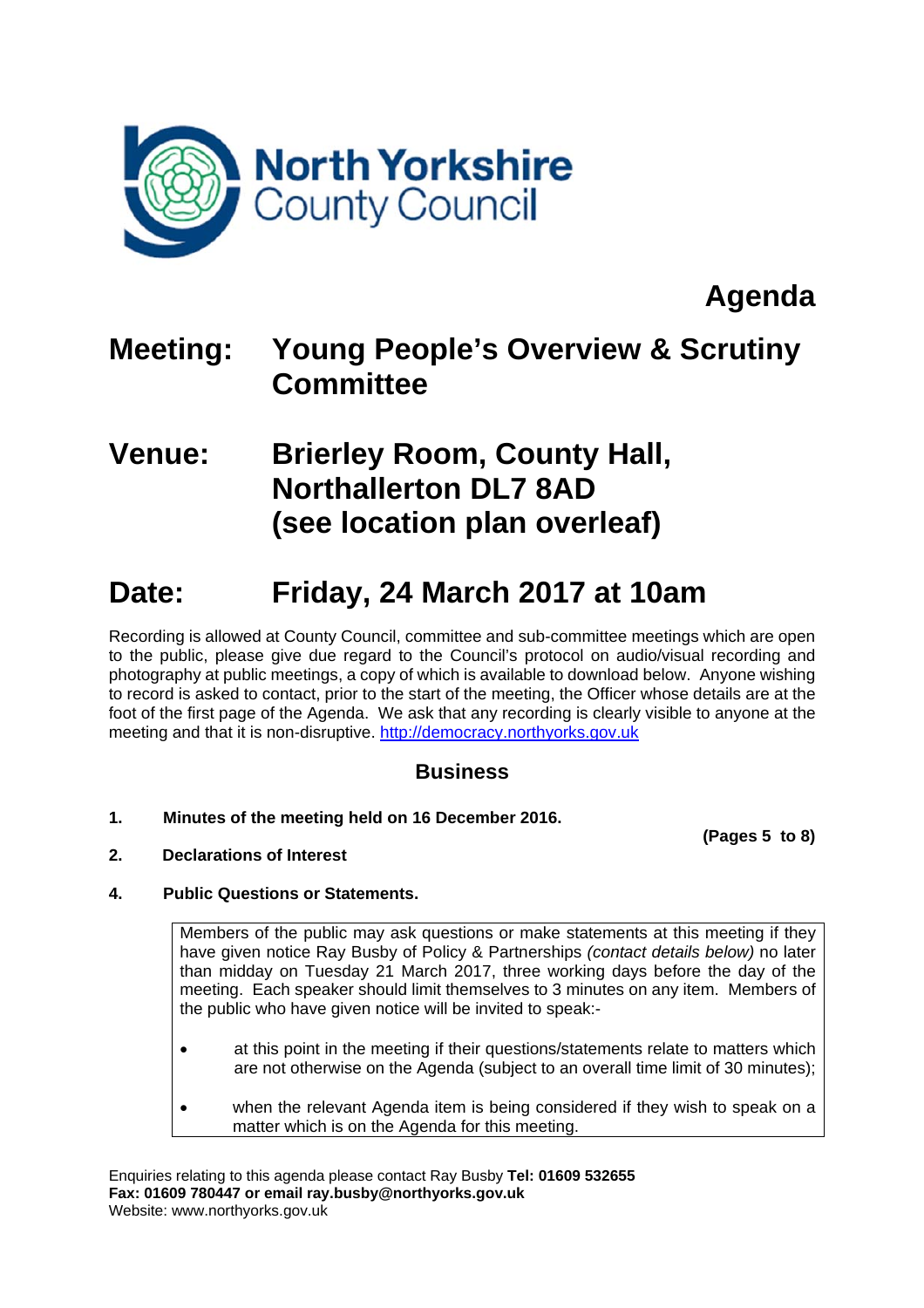| 5. |    | Youth Justice Service - Presentation by Julie Firth, Head of<br><b>Prevention Services</b>           | 10-10.50am     |
|----|----|------------------------------------------------------------------------------------------------------|----------------|
| 6. |    | <b>Closing the Gap - Presentations</b>                                                               | 11am-12noon    |
|    | a) | Data outcomes update - Kirsty Hallett, Lead Adviser,<br><b>Standards and Research</b>                |                |
|    | b) | Achievement Unlocked Report (to follow) - Katharine Bruce,<br>Lead Adviser - Vulnerable Learners     |                |
|    |    | c) Sowerby School presentation - Keeley Ungerechts<br>Headteacher, Sowerby Community Primary School) |                |
|    | d) | Update on SEND priorities / SEND task group - Wendy Jemison<br>Lead adviser SEND)                    |                |
|    |    | e) Scarborough Opportunities - Paul Brennan, Assistant Director                                      |                |
| 7  |    | <b>Work Programme</b> – Report of the Scrutiny Team Leader.                                          | 12noon-12.15pm |
|    |    | (Pages 9 to 20)                                                                                      |                |

*Suggested timings*

#### **8 Other business which the Chairman agrees should be considered as a matter of urgency because of special circumstances.**

Barry Khan Assistant Chief Executive (Legal and Democratic Services)

County Hall Northallerton

16 March 2017

#### **NOTES:**

#### **Emergency Procedures for Meetings Fire**

The fire evacuation alarm is a continuous Klaxon. On hearing this you should leave the building by the nearest safe fire exit. From the **Grand Meeting Room** this is the main entrance stairway. If the main stairway is unsafe use either of the staircases at the end of the corridor. Once outside the building please proceed to the fire assembly point outside the main entrance

Persons should not re-enter the building until authorised to do so by the Fire and Rescue Service or the Emergency Co-ordinator.

An intermittent alarm indicates an emergency in nearby building. It is not necessary to evacuate the building but you should be ready for instructions from the Fire Warden.

#### **Accident or Illness**

First Aid treatment can be obtained by telephoning Extension 7575.